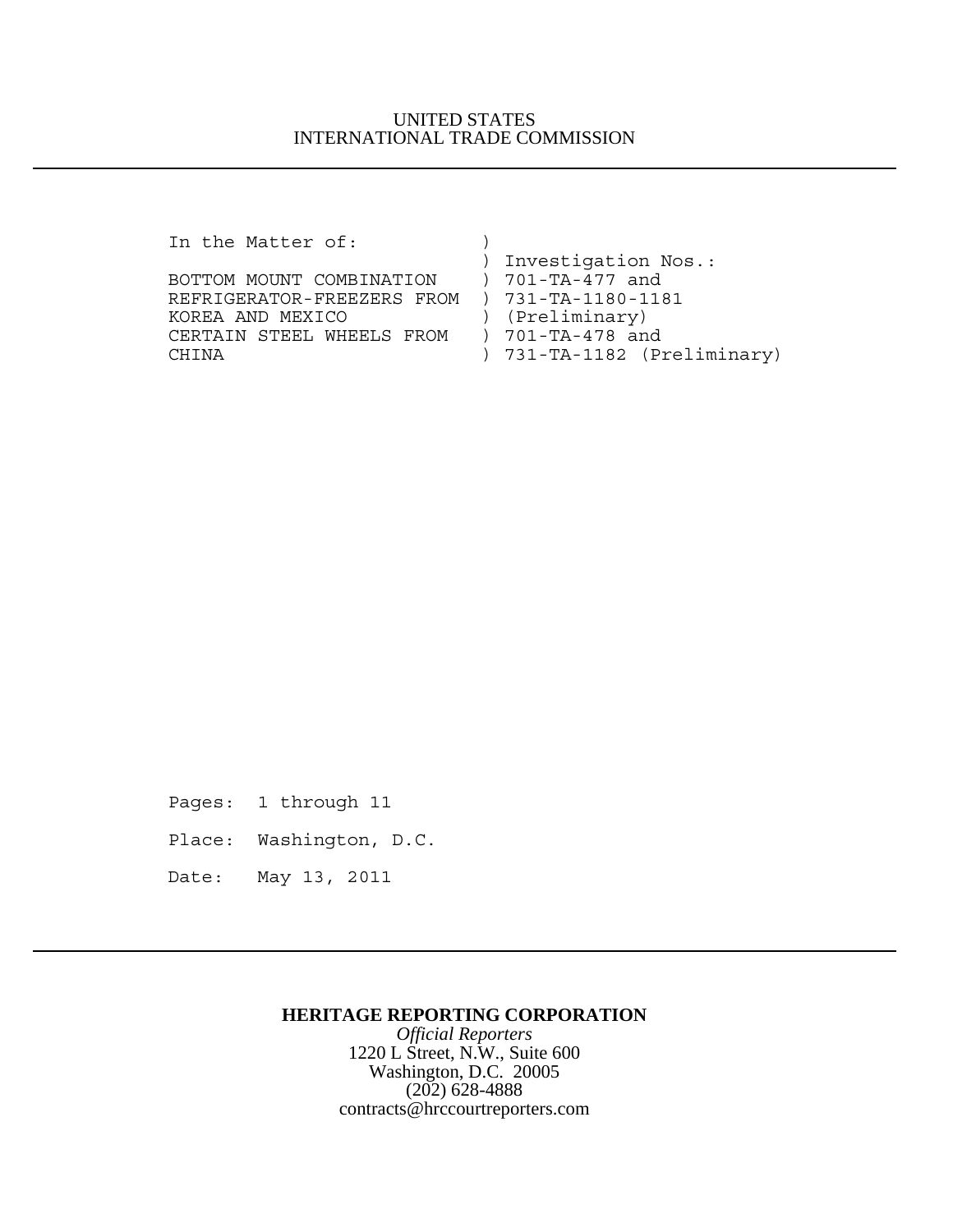### THE UNITED STATES INTERNATIONAL TRADE COMMISSION

In the Matter of: ) Investigation Nos.: BOTTOM MOUNT COMBINATION ) 701-TA-477 and REFRIGERATOR-FREEZERS FROM ) 731-TA-1180-1181 KOREA AND MEXICO (Preliminary)<br>CERTAIN STEEL WHEELS FROM ) 701-TA-478 and CERTAIN STEEL WHEELS FROM CHINA ) 731-TA-1182 (Preliminary)

> Friday, May 13, 2011

Room No. 110 U.S. International Trade Commission 500 E Street, S.W. Washington, D.C.

The Commission meeting commenced, pursuant to

Notice, at 11:00 a.m., before the Commissioners of the

United States International Trade Commission, the

Honorable DEANNA TANNER OKUN, Chairman, presiding.

#### APPEARANCES:

On behalf of the International Trade Commission:

Commissioners:

DEANNA TANNER OKUN, CHAIRMAN IRVING A. WILLIAMSON, VICE CHAIRMAN CHARLOTTE R. LANE, COMMISSIONER (Via Telephone) DANIEL R. PEARSON, COMMISSIONER SHARA L. ARANOFF, COMMISSIONER DEAN A. PINKERT, COMMISSIONER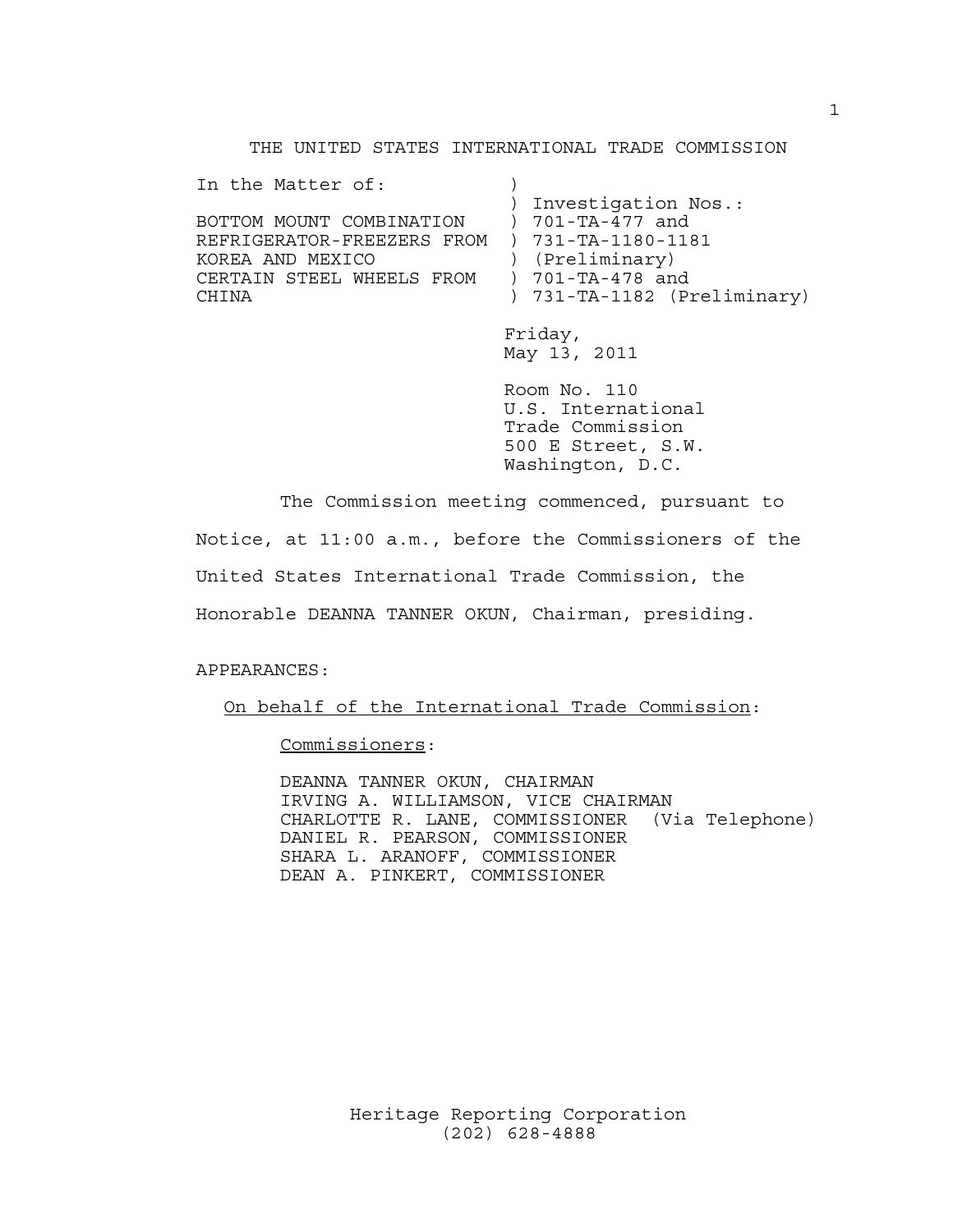APPEARANCES: (cont'd.)

Staff:

BILL BISHOP, HEARINGS AND MEETINGS COORDINATOR SHARON BELLAMY, HEARINGS AND MEETINGS ASSISTANT

Inv. 701-TA-477 and 731-TA-1180-1181:

CHRISTOPHER CASSISE, INVESTIGATOR JENNA LEARY, INTERNATIONAL INDUSTRY ANALYST JOHN BENEDETTO, ECONOMIST JUSTIN JEE, ACCOUNTANT-AUDITOR KARL VON SCHRILTZ, ATTORNEY JAMES McCLURE, SUPERVISOR INVESTIGATOR

Inv. 701-TA-478 and 731-TA-1182:

MARY MESSER, INVESTIGATOR DEBORAH McNAY, INTERNATIONAL INDUSTRY ANALYST DAVID COFFIN, INTERNATIONAL INDUSTRY ANALYST CRAIG THOMSEN, ECONOMIST DAVID BOYLAND, ACCOUNTANT-ADVISOR DAVID GOLDFINE, ATTORNEY DOUGLAS CORKRAN, SUPERVISORY INVESTIGATOR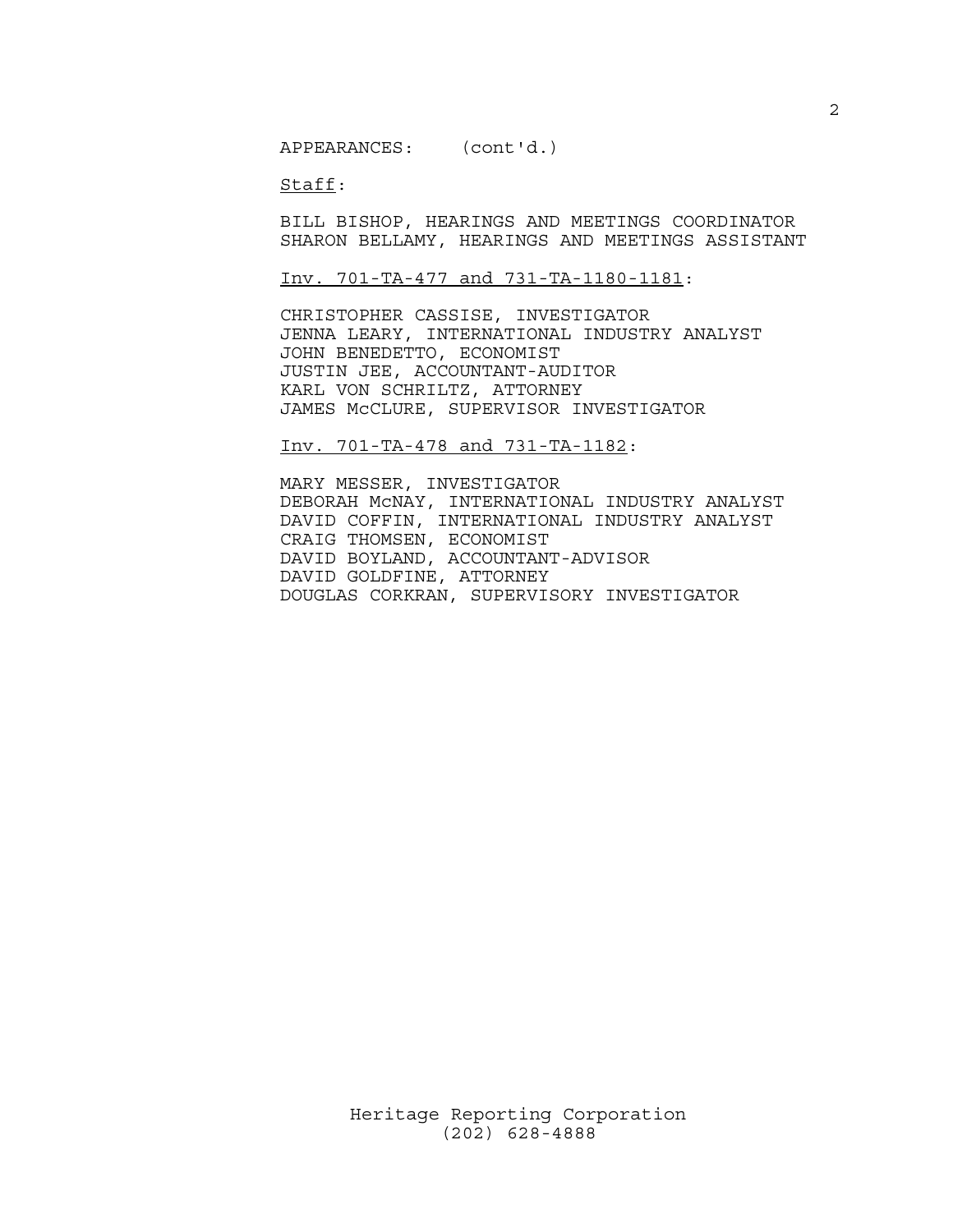# I N D E X

# PAGE

| AGENDA FOR FUTURE MEETING: NONE                                                                                                              | 4 |
|----------------------------------------------------------------------------------------------------------------------------------------------|---|
| MINUTES: APRIL 28, 2011                                                                                                                      | 4 |
| RATIFICATION LIST: 11-004                                                                                                                    | 4 |
| VOTE IN INV. NOS. 701-TA-477 AND 731-TA-1180-1181<br>(PRELIMINARY) (BOTTOM MOUNT COMBINATION<br>REFRIGERATOR-FREEZERS FROM KOREA AND MEXICO) | 6 |
| VOTE IN INV, NOS, 701-TA-478 AND 731-TA-1182<br>(PRELIMINARY) (CERTAIN STEEL WHEELS FROM CHINA)                                              | 7 |
| OUTSTANDING ACTION JACKETS: NONE                                                                                                             | 4 |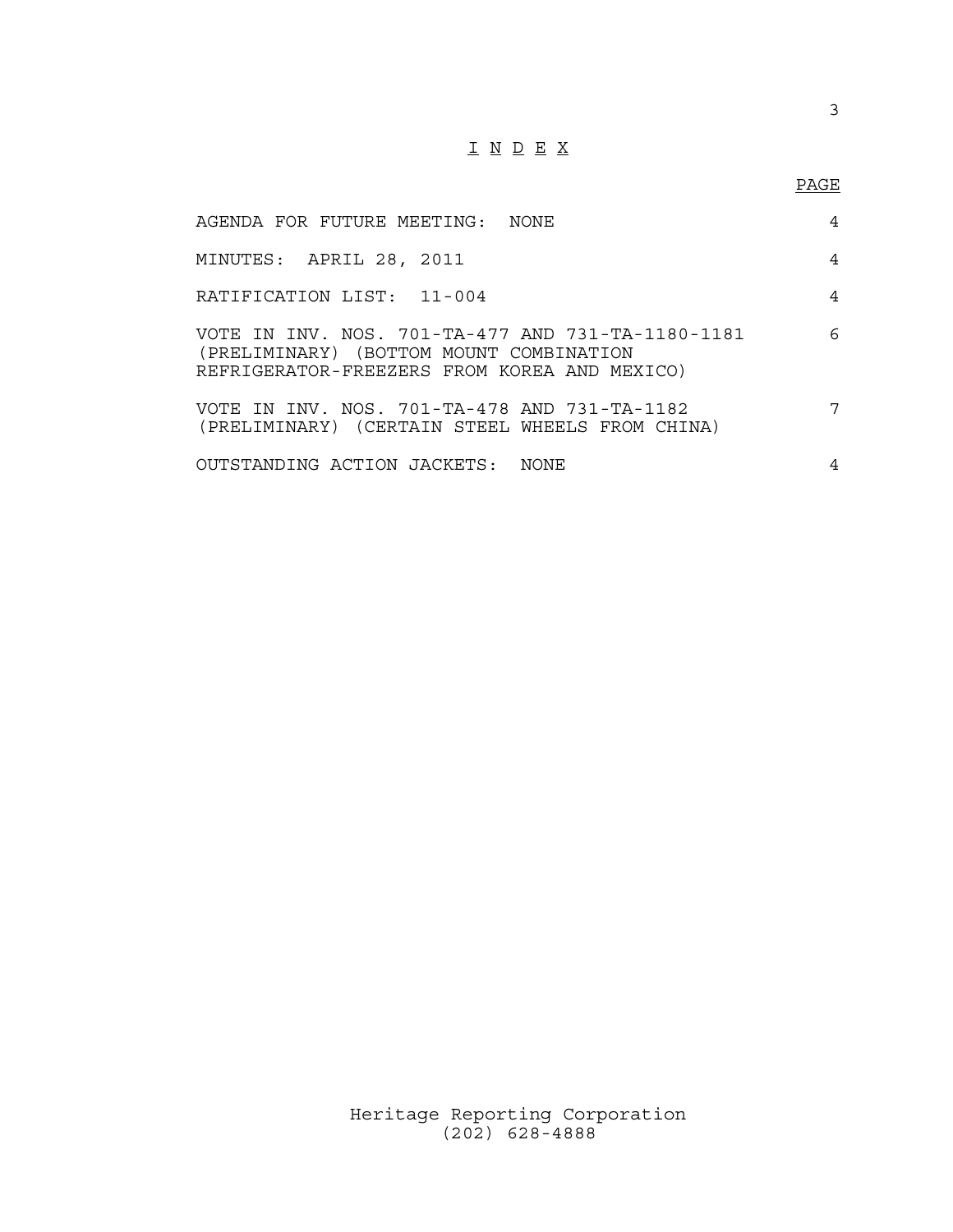| $\mathbf 1$ | $\underline{P} \underline{R} \underline{O} \underline{C} \underline{E} \underline{E} \underline{D} \underline{I} \underline{N} \underline{G} \underline{S}$ |
|-------------|-------------------------------------------------------------------------------------------------------------------------------------------------------------|
| 2           | (11:00 a.m.)                                                                                                                                                |
| 3           | CHAIRMAN OKUN: Good morning, and welcome to                                                                                                                 |
| 4           | this meeting of the U.S. International Trade                                                                                                                |
| 5           | Commission, and welcome to Commissioner Lane, who is                                                                                                        |
| 6           | participating by telephone this morning.                                                                                                                    |
| 7           | COMMISSIONER LANE: Good morning.                                                                                                                            |
| 8           | CHAIRMAN OKUN: There is no agenda for                                                                                                                       |
| 9           | future meetings or outstanding action jackets to                                                                                                            |
| 10          | consider.                                                                                                                                                   |
| 11          | Is there any objection to approval of the                                                                                                                   |
| 12          | minutes of April 28, 2011, and Ratification List                                                                                                            |
| 13          | $11 - 004?$                                                                                                                                                 |
|             |                                                                                                                                                             |
| 14          | (No response.)                                                                                                                                              |
| 15          | CHAIRMAN OKUN: Hearing none, they are                                                                                                                       |
| 16          | approved.                                                                                                                                                   |
| 17          | Before we turn to the votes today, I did                                                                                                                    |
| 18          | want to just take a moment. I think as many of you in                                                                                                       |
| 19          | the audience know, the Commission received five                                                                                                             |
| 20          | antidumping/countervailing duty investigations over a                                                                                                       |
| 21          | two-day period at the end of March.                                                                                                                         |
| 22          | The Commission can't control when cases come                                                                                                                |
| 23          | in and so we can't complain, but we did get several                                                                                                         |
| 24          | all at once. They're the ones that we'll be voting                                                                                                          |
| 25          | today and on Monday. During my time at the                                                                                                                  |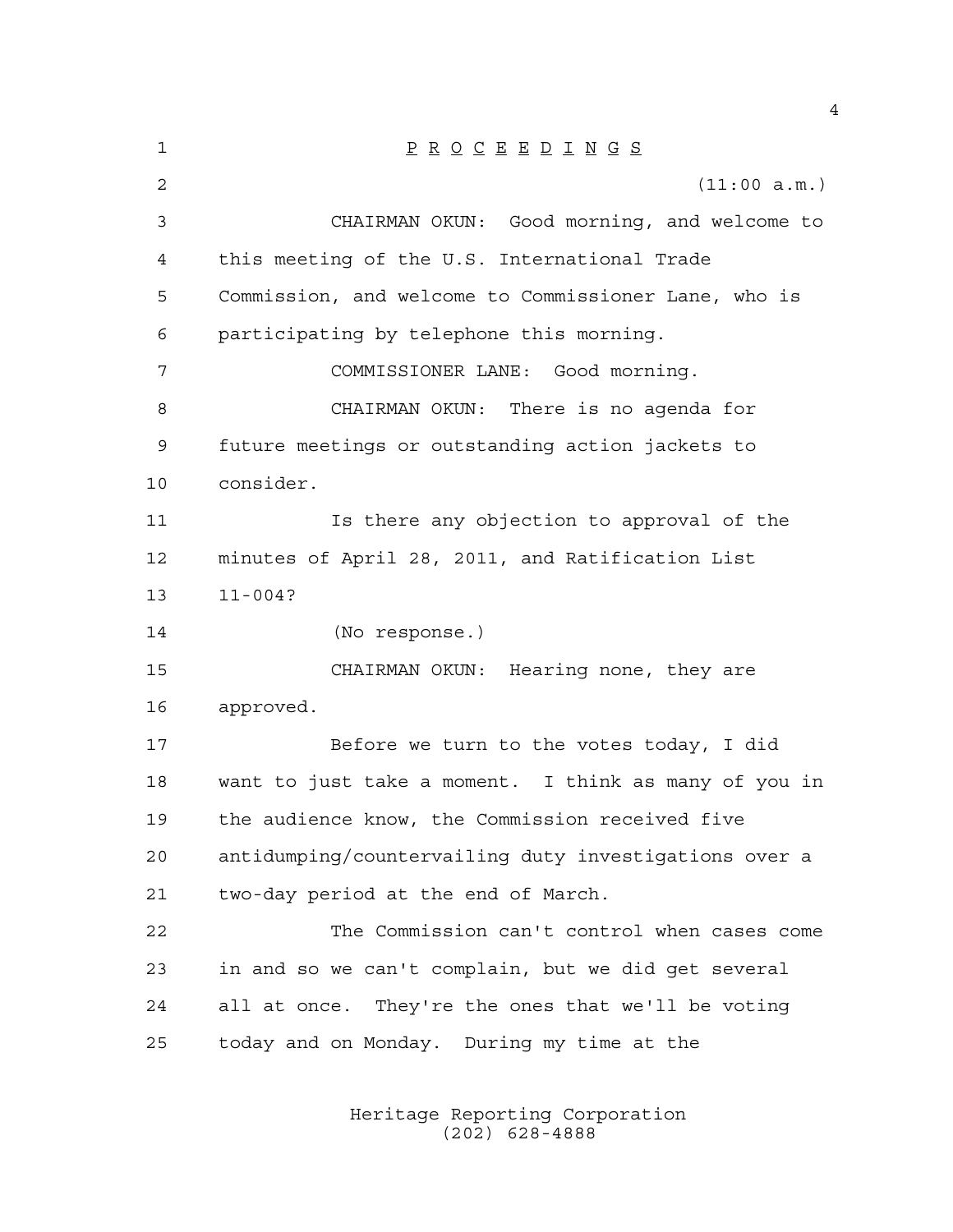Commission, I can't recall a time when we received so many petitions in such a short period of time.

 We'll see the staff in front of us at the tables today for the two votes today and the three votes on Monday, and I just wanted to take this opportunity to thank everyone for all their hard work for what's been a very time crunch period.

 And I also want to take the time to note that many people throughout the agency contributed to the successful completion of these investigations. There are folks in the Office of the Secretary who coordinated five staff conferences and votes over two days, those in Dockets for processing and releasing hundreds of documents, to our print shop for getting all five preliminary reports printed in one day, and to those in the Statistical Services Division of the Office of Investigations, as well as research assistants in the Office of Economics, for helping ensure that the investigative process was successfully completed within the statutory time table.

 Teamwork has always been a strong attribute of the Commission and our employees and this is an example of it, and I want to thank all of you who contributed. A round of applause for the staff. (Applause.)

> Heritage Reporting Corporation (202) 628-4888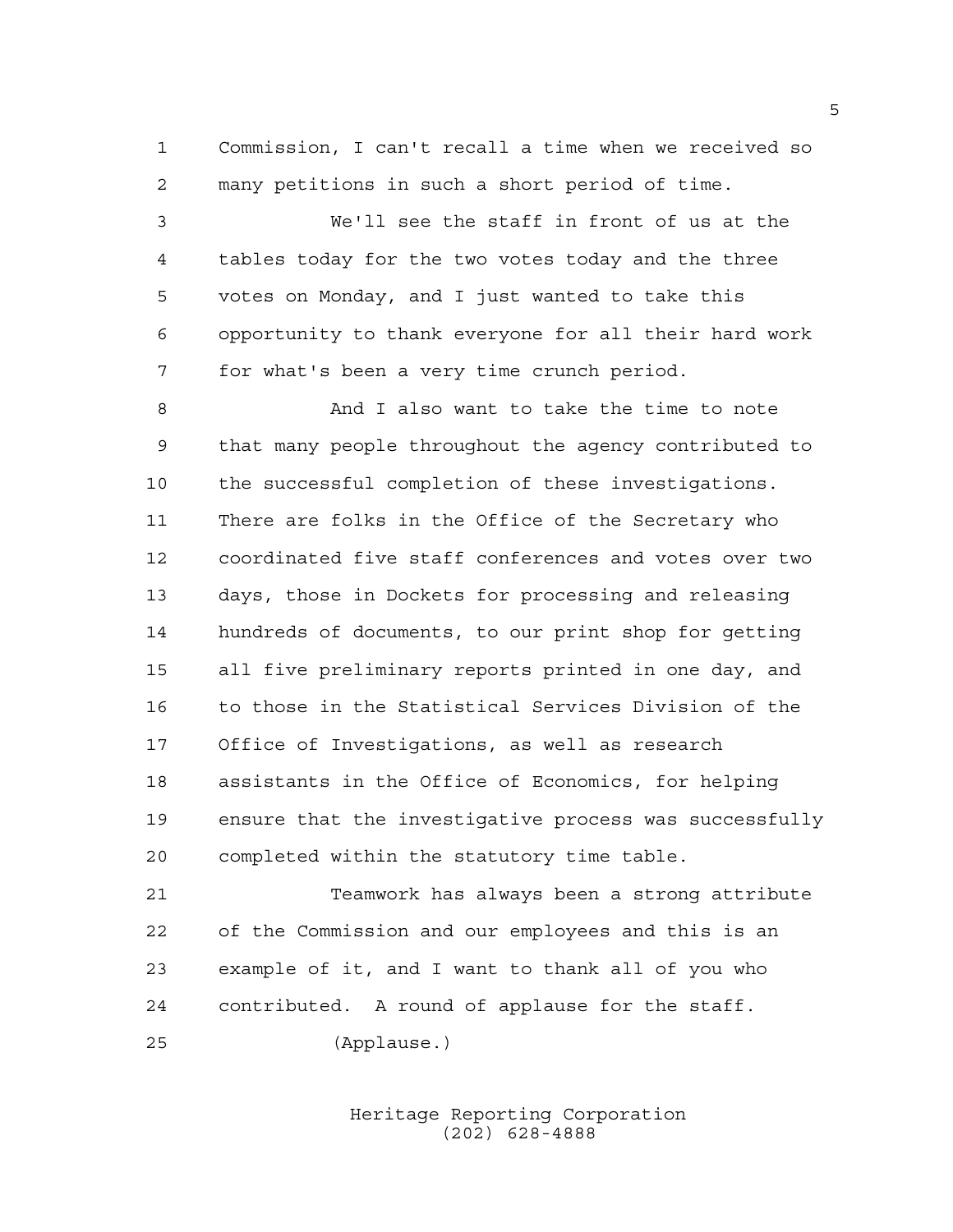CHAIRMAN OKUN: Now we'll turn to the vote in Investigation Nos. 701-TA-477 and 731-TA-1180-1181 (Preliminary), Bottom Mount Combination Refrigerator- Freezers From Korea and Mexico. Welcome to Mr. McClure and the other members of the staff who participated. Are there any questions for the staff? (No response.) CHAIRMAN OKUN: Are there any additions or corrections to the staff report? MR. McCLURE: Jim McClure, Office of Investigations. First of all, thank you for your kind remarks. There are no additions or corrections to the staff report. It may be approved as it stands. CHAIRMAN OKUN: Is there any objection to approval of the staff report? (No response.) CHAIRMAN OKUN: Hearing none, it is approved. Mr. Secretary, will you please call the roll? MR. BISHOP: Commissioner Williamson? VICE CHAIRMAN WILLIAMSON: I vote in the affirmative. MR. BISHOP: Commissioner Okun is not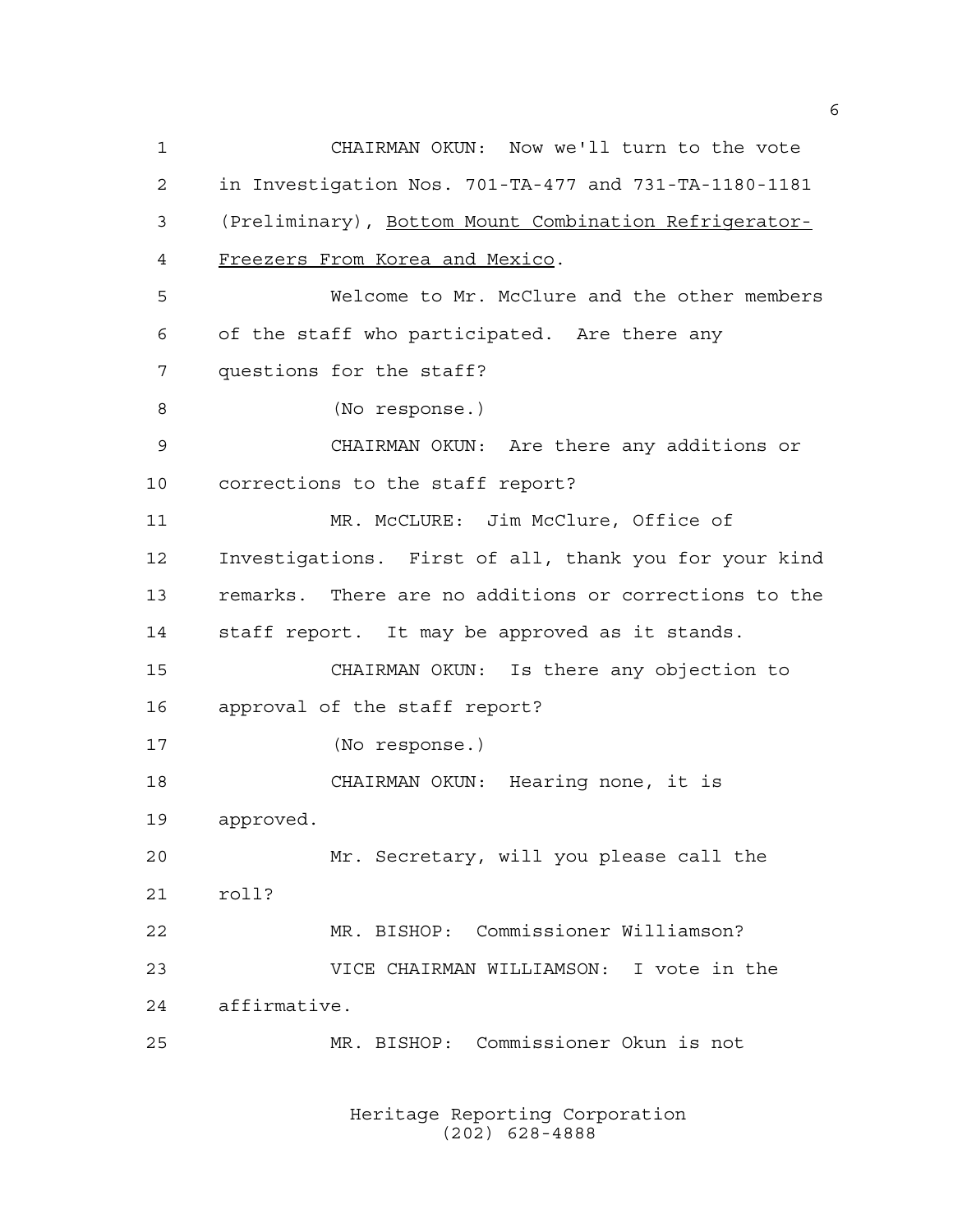participating.

 Commissioner Aranoff? COMMISSIONER ARANOFF: I vote in the affirmative. MR. BISHOP: Commissioner Pearson? COMMISSIONER PEARSON: I vote in the affirmative. MR. BISHOP: Commissioner Pinkert? COMMISSIONER PINKERT: I vote in the affirmative. MR. BISHOP: Commissioner Lane? COMMISSIONER LANE: I vote in the affirmative. MR. BISHOP: Madam Chairman, the Commission has reached affirmative determinations. CHAIRMAN OKUN: Thank you. Further information regarding these determinations will be in a press release. Commissioners' opinions are currently scheduled to be transmitted to the Department of Commerce on or before May 23, 2011. Thank you again to all staff who participated in the investigation. We will now take a moment to change staff for our next vote. (Pause.) CHAIRMAN OKUN: All right. We will now turn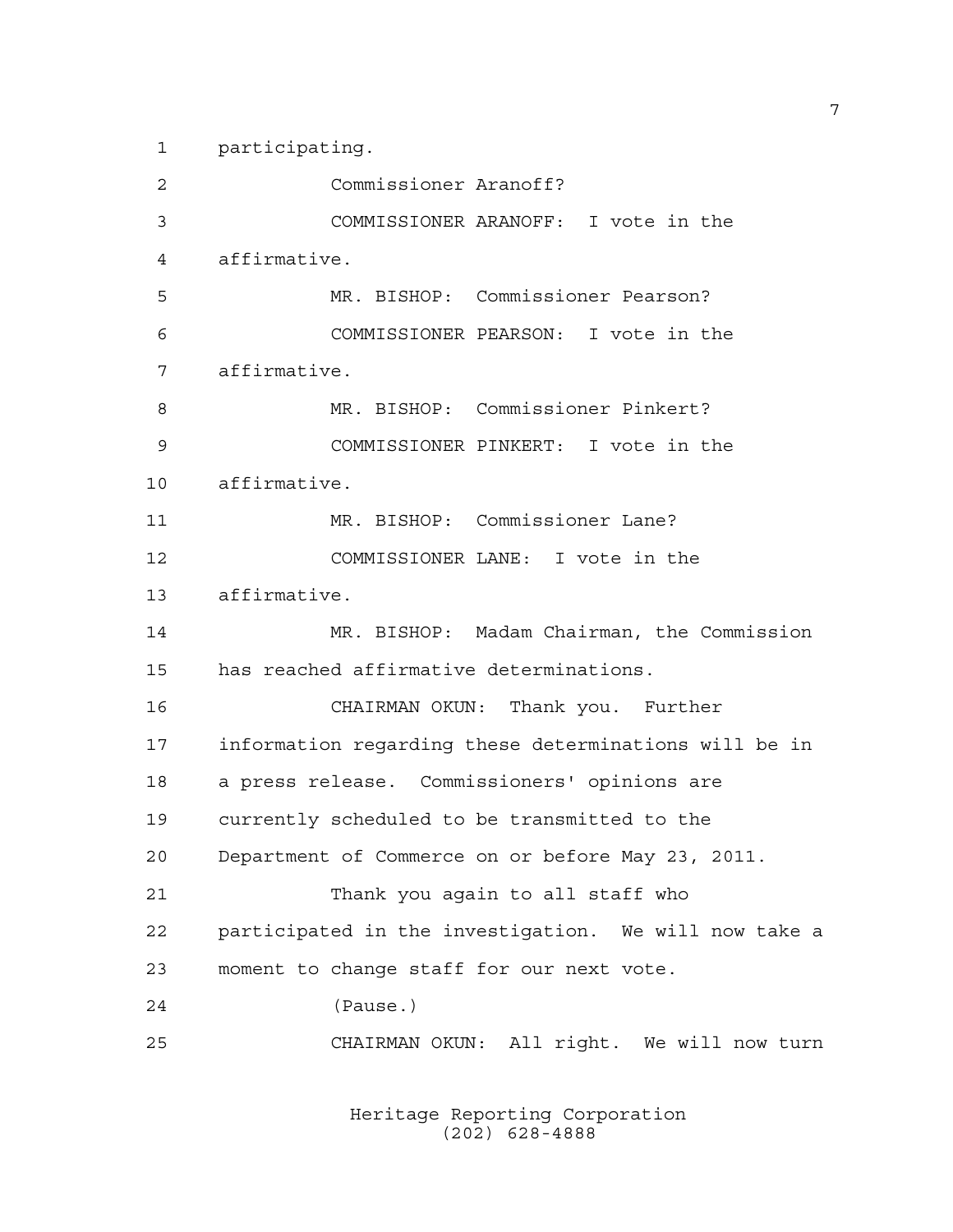to the vote in Investigation Nos. 701-TA-478 and 731-TA-1182 (Preliminary), Certain Steel Wheels From China. Welcome to Mr. Corkran and the other members of the staff who participated in these investigations. Are there any questions for the staff? (No response.) CHAIRMAN OKUN: Are there any additions or corrections to the staff report? MR. CORKRAN: Douglas Corkran, Office of Investigations. Thank you, Chairman Okun. Staff proposes that the staff report for the subject investigations be revised in accordance with Memorandum INV-JJ-051 dated May 11, 2011. Staff has no further revisions. However, it is with distinct pleasure that I introduce David Coffin, who is completing his first case here with the Commission. CHAIRMAN OKUN: Welcome. Is there any objection to approval of the staff report? (No response.) CHAIRMAN OKUN: Hearing none, it is approved. Mr. Secretary, will you please call the roll?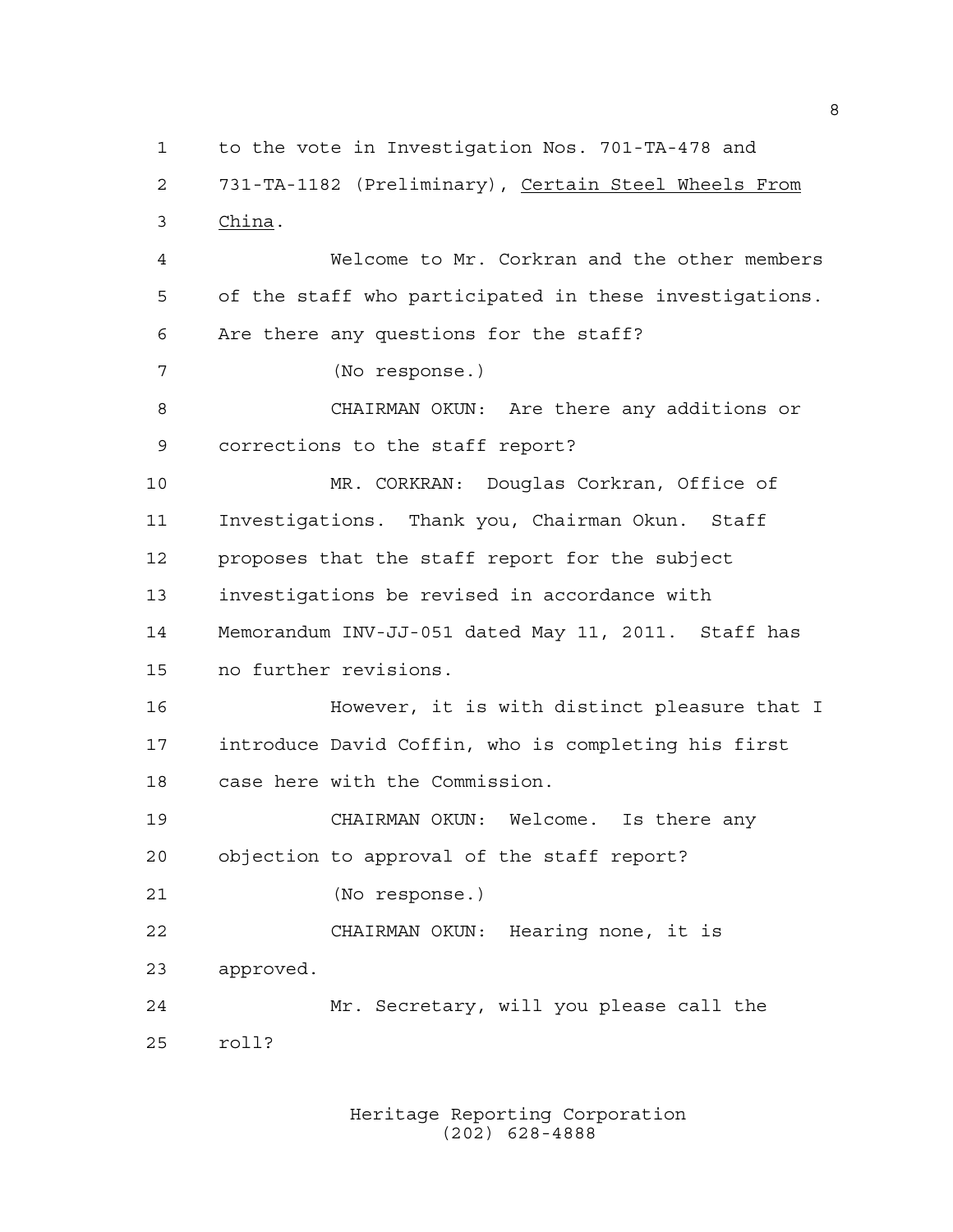MR. BISHOP: Commissioner Pinkert? COMMISSIONER PINKERT: I vote in the affirmative. MR. BISHOP: Commissioner Aranoff? COMMISSIONER ARANOFF: I vote in the affirmative. MR. BISHOP: Commissioner Okun? CHAIRMAN OKUN: I vote in the negative. MR. BISHOP: Commissioner Williamson? VICE CHAIRMAN WILLIAMSON: I vote in the affirmative. MR. BISHOP: Commissioner Lane? COMMISSIONER LANE: I vote in the affirmative. MR. BISHOP: Commissioner Pearson? COMMISSIONER PEARSON: I vote in the negative. MR. BISHOP: Madam Chairman, the Commission has reached affirmative determinations. CHAIRMAN OKUN: Thank you. Further information regarding these determinations will be in a press release. Commissioners' opinions are currently scheduled to be transmitted to the Department of Commerce on or before May 23, 2011. Thank you again to all staff who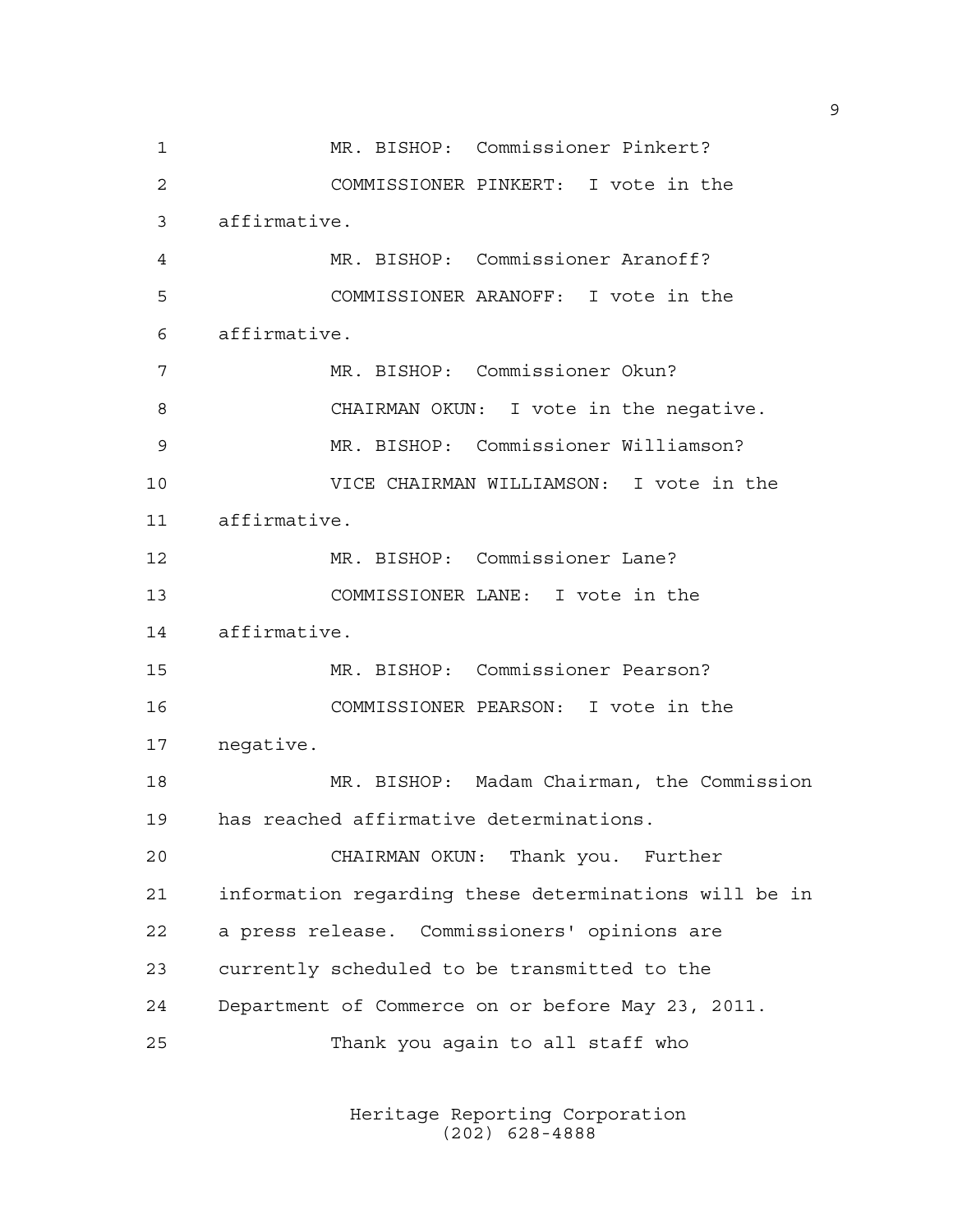| $\mathbf 1$      | participated in this investigation.                  |
|------------------|------------------------------------------------------|
| $\mathbf{2}$     | With no other business to come before the            |
| $\mathfrak{Z}$   | Commission, this meeting is adjourned.               |
| $\overline{4}$   | (Whereupon, at 11:06 a.m., the Commission            |
| 5                | meeting in the above-entitled matter was concluded.) |
| 6                | $\frac{1}{2}$                                        |
| $\boldsymbol{7}$ | $\frac{1}{2}$                                        |
| 8                | $\frac{1}{2}$                                        |
| 9                | $\frac{1}{2}$                                        |
| $10$             | $\frac{1}{2}$                                        |
| 11               | $\frac{1}{2}$                                        |
| 12               | $\frac{1}{2}$                                        |
| 13               | $\frac{1}{2}$                                        |
| 14               | $\frac{1}{2}$                                        |
| 15               | $\frac{1}{2}$                                        |
| 16               | $\frac{1}{2}$                                        |
| 17               | $\frac{1}{2}$                                        |
| 18               | $\frac{1}{2}$                                        |
| 19               | $\frac{1}{2}$                                        |
| 20               | $\frac{1}{2}$                                        |
| 21               | $\sqrt{}$                                            |
| 22               | $\sqrt{}$                                            |
| 23               | $\sqrt{}$                                            |
| 24               | $\!/\!$                                              |
|                  |                                                      |

//